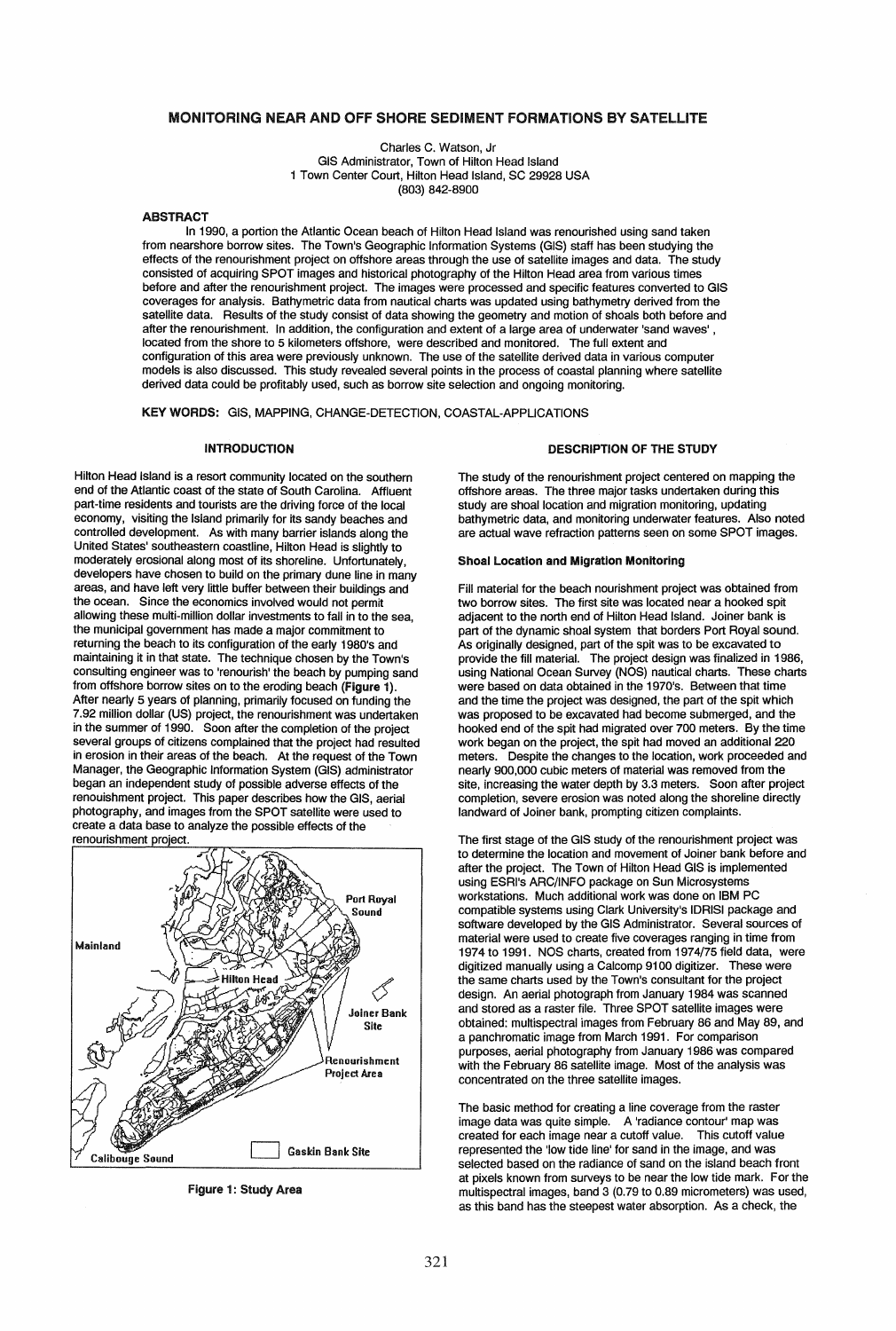March 91 satellite image and the January 86 aerial photograph were manually digitized. The January 86 aerial was taken at low tide, whereas the February 86 SPOT image was acquired at nearly high tide. The only substantial difference between the hand digitized and computer created vector coverages was that the computer converted a small boat in the March 91 image in to a shoal. Inspection of the other computer created coverages showed that this was an intermittent problem, depending on the speed of the boat. (Faster boats left larger, brighter wakes.) The boat wakes, of which 4 were converted to "shoals". were eliminated by hand from the remaining images. None of the boat wakes occurred in the primary study areas. Figure 2 shows several results for the Joiner Bank Area. The distance of the tip of the hook to the low tide line was measured for each of the five data sets. One surprising result of this study is that Joiner bank appeared to move fairly consistently over the period from 1974 to 1989, averaging just over 70 meters per year of landward migration. For SPOT multispectral data at 20 meters/pixel, this would be 3.5 pixels of movement per year, an easily detectable amount. From comparisons between the 1986 aerial photograph and SPOT image, it appears that the position of the low tide line on a shoal can be determined to approximately 1/3 pixel, or about +/- 3 meters. Panchromatic data, at 10 meters/pixel, lends greater accuracy to the movement rates and positions. However, it should be noted that this increase in apparent accuracy may not be entirely relevant, as these shoals can move several meters during a single mild storm event, and due to the variation in low tide levels. The movement rates and estimated positional accuracy's for Joiner Bank are summarized in Table 1. From this data it would appear that the rate of movement of the shoal has increased since the end of the renourishment project. Although only additional study over time will verify this, there are other indications of increased wave energy in the Joiner bank area which will be described later. The same process was performed on the Barrett and Grenadier shoals at the south end of the island. Very little migration was detected in that area. Conversations with local boaters seem to indicate that the south end is not nearly as dynamic as the northern areas of the island.

| Date           | Source of<br>Data | <b>Distance</b><br>to Tip of<br>Spit | <b>Estimate</b><br><b>Accuracy</b><br>of Dist. | <b>Ave Rate</b><br>of motion |
|----------------|-------------------|--------------------------------------|------------------------------------------------|------------------------------|
| Mid 74         | NOS Chrt          | 2195 m                               | $+/- 10$ m                                     |                              |
| <b>Jan. 84</b> | Aerial            | 1524 m                               | $+/-$ 01 m                                     | $67$ m/yr                    |
| Feb. 86        | <b>SPOT XS</b>    | 1373 m                               | $+/-$ 03 m                                     | 72 m/vr                      |
| <b>May 89</b>  | <b>SPOT XS</b>    | 1148 m                               | $+/-$ 03 m                                     | 70 m/yr                      |
| Mar. 91        | <b>SPOT Pan</b>   | 948 m                                | $+/- 02$ m                                     | 109 m/yr                     |

Table 1: Movements of the End of Joiner Bank.

To summarize, analysis of the satellite data resulted in reasonably accurate positions and geometry of emergent shoals. The tide level at the time of image acquisition is an important factor in the analysis, and must be corrected for. There was very little positional difference in manual versus automated raster to vector conversion. As with any image classification, inspection for spurious data (such as boat wakes) was important. Overall, this method was considered to be very successful for ongoing shoal location and geometry monitoring.

# Updating and Using Derived Bathymetric Data

The waters off the Atlantic shoreline of Hilton Head are quite shallow. Waves coming in from the deep ocean are refracted significantly before striking the shoreline, either concentrating or scattering wave energy. Since wave energy is the primary driving force of near shore sediment movement, determining wave refraction patterns is a key to understanding shoreline erosion. Given the dynamic nature of the shoals around Hilton Head, traditional nautical charts should probably not be used as the only source of bathymetric data for use in computer models of wave refraction. The most significant refraction effects occur when the wave enters water shallower than 1/25 the wavelength. For the highest energy waves striking Hilton Head, this corresponds to a depth of around 5 meters. (US Army COE, 1973) The following assumptions and methods were used in developing a bathymetric data set for use in the wave refraction model:

- Given the sandy characteristics of the area, a bottom reflection based model would be accurate to a depth of 3 meters. Band 1 was used to calculate depth, with band 2 being used as a check.
- Reflective characteristics of the sand across the area are fairly uniform.
- .. Changes between 3 and 5 meters were less likely to occur than those above 3 meters, and NOS data could be used in these areas if sediment loads precluded the use of the satellite model.

The 1989 multispectral image was used to derive the bathymetric data for this study. Throughout the study area, comparisons were made between the satellite derived model, NOS charts, and soundings used for the design of the renourishment project. The correlation between known sites and the satellite derived depths was generally good, with the average error less than .3 meters. The composite bathymetric model was used as the basis for a wave refraction study, which was compared to the wave refraction study submitted by the Town's consulting engineer. (Olsen Assoc, 1987) The model used by the consultant was based on a 366 meter arid, while the model derived for this study used the 20 meter grid size of the original satellite image. This point is important, since the grid size for the consultant's model was 3 times larger than the wavelength of the waves under consideration, while the GIS grid was about 1/5 wavelength. While the results of the two models generally agreed, there were some significant differences. The finer grid model predicted somewhat higher wave energies impacting the Port Royal shoreline opposite Joiner Bank due to the dredging. Also, the finer grid indicated other possible disruptions to that area, such as changes to the tidal currents from Port Royal sound. (The consultant study did not consider tidal effects.) The finer grid was very sensitive to wave input conditions, with variations resulting in more changes to the impact on the beach than coarser grids. Work is still progressing on the integration of the high resolution refraction model and the results of beach profiles taken during and after the project.

#### Detection of Refraction Patterns

A variety of image processing algorithms were tried to enhance features which may be visible on the satellite images. One feature visible in certain areas was the actual wave refraction patterns. Simple edge enhancement of a contrast stretched image was sufficient to bring out these patterns. Ocean waves at the time of the 1991 image were from the south east, 0.6 to 1 .0 meter in height, with a wavelength of approximately 120 meters. These parameters were used as input to the wave refraction model. Refraction patterns were output as a GIS vector coverage. On a digital overlay of the computer model patterns on the enhanced image the patterns matched quite closely. Although aerial photography would show shorter wavelength waves not resolved by satellite, with further work this method may be useful for the verification of wave refraction models over large areas.

## Monitoring Underwater Features

The original reason for attempting to derive an updated bathymetric model was to update NOS charts for areas near the dynamic shoal systems. Study of the images revealed a number of entirely submerged features. Mapping underwater formations was the third task undertaken during this study. Most significant among these was imaging the actual borrow sites used for the beach renourishment project. The March 1991 panchromatic image clearly showed both sites. It was, however, apparent that the two sites were recovering in different ways. The Gaskin Bank site appeared to be infilling with material of the same type as the surrounding sandy sediment. The reflectance values were consistent with those of the surrounding areas after correction for the attenuation due to being 2 meters deeper. There was some suspended sediment apparent. The Joiner Bank area, however, showed a great deal of suspended sediment in the area of the site. The site itself was darker than couid be accounted for by attenuation due to depth. Patterns in the sediment plume appeared to originate from Port Royal sound. These interpretations were confirmed by a study of the site by the South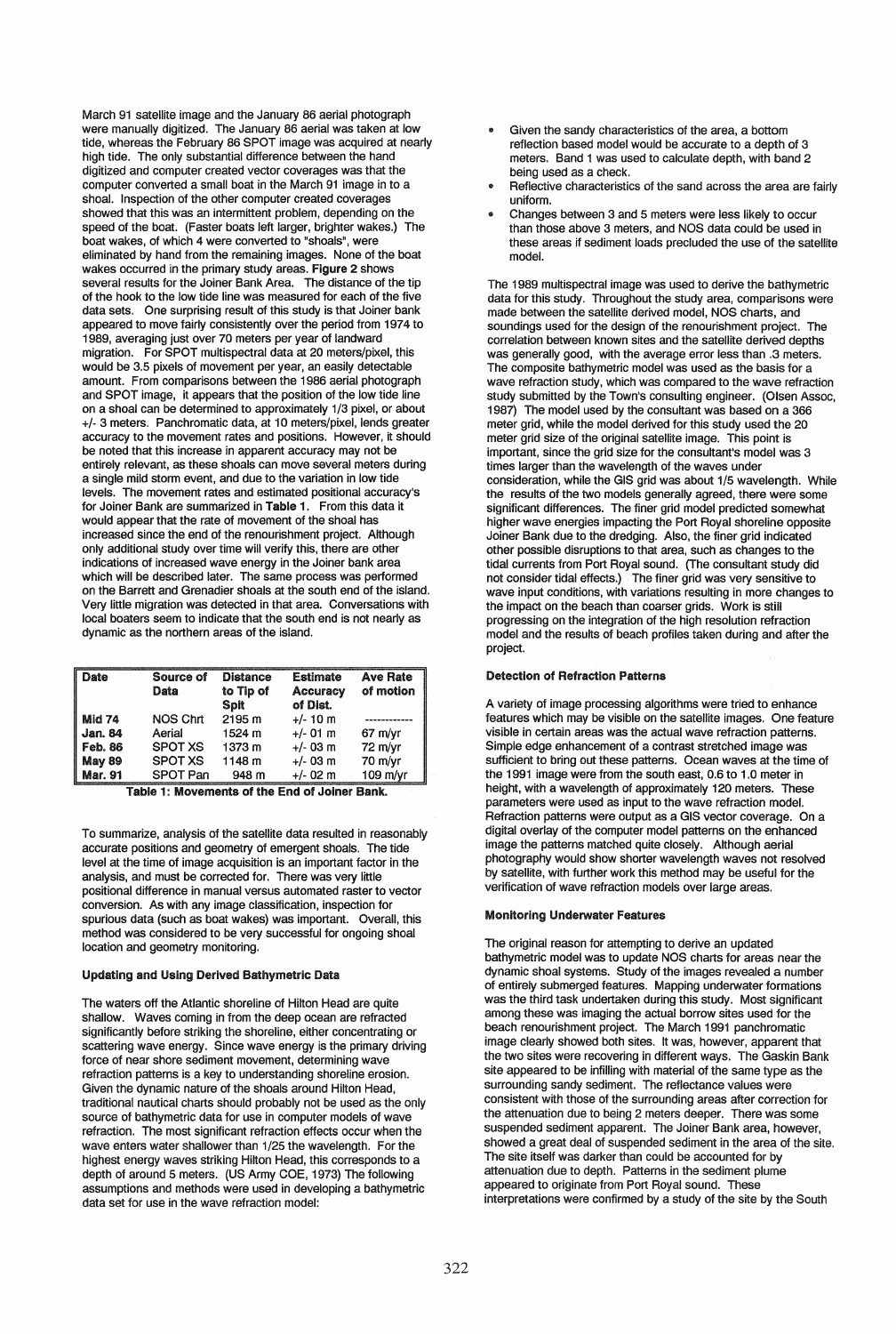



Seale: 1:800<br>1000 ft

Figure 3: Dune Fields near Gaskin Bank